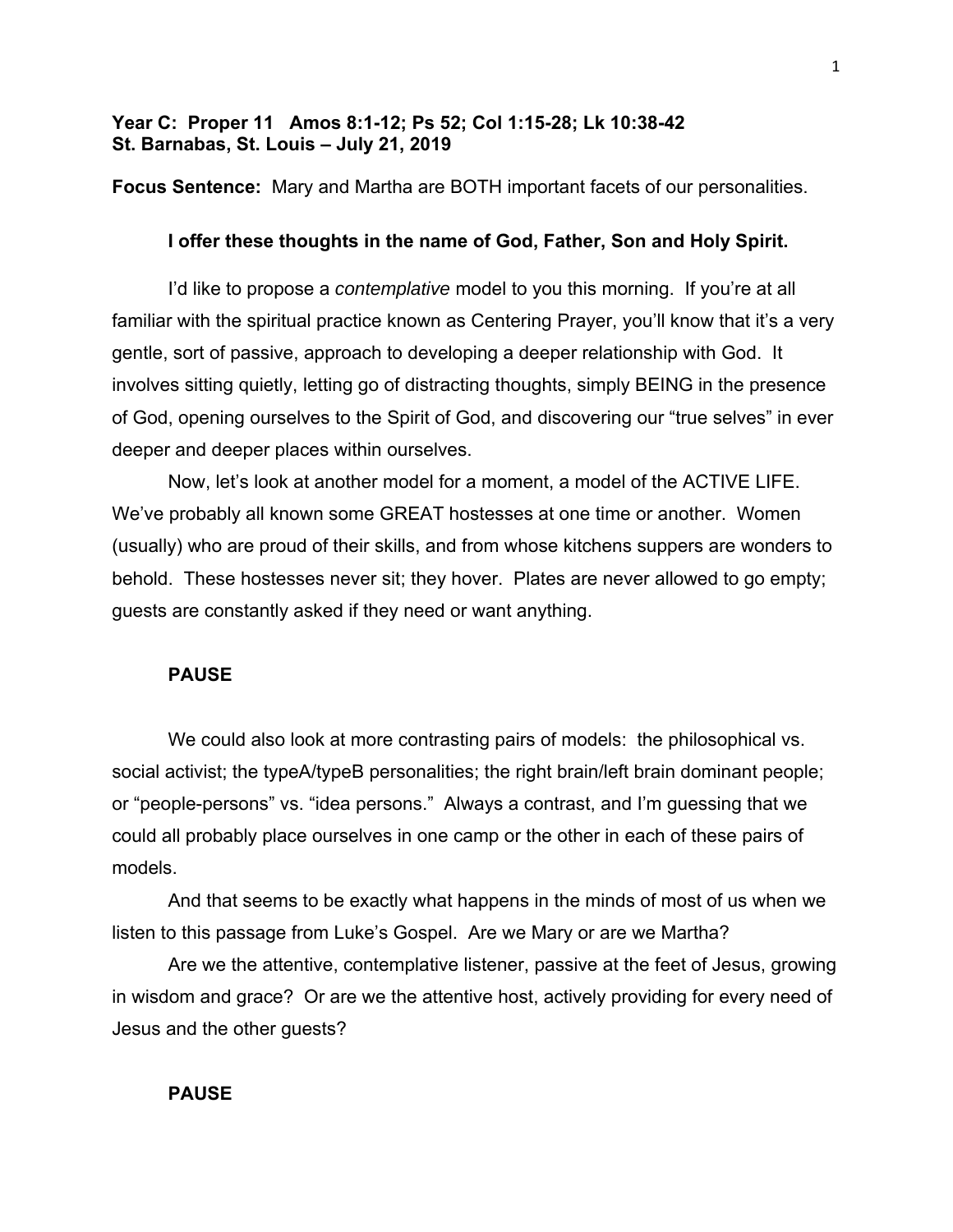A cursory reading of this passage from Luke might lead one to say that those of us identifying with Mary are somehow the "better" folks. After all, even Jesus tells Martha that Mary "has chosen the better part." Jesus *seems* to be saying, "Forget all that kitchen stuff and come over here; sit down with Mary." And, reflecting back on last week's Gospel reading --- the lawyer's *neighbor* question leading to the Parable of the Good Samaritan --- we might even look at this contrast between Mary and Martha as a different slant on the double commandment: loving God would seem to be a *whole* lot more important than "only" loving your neighbor!

#### **PAUSE**

Of course, if this way of thinking leads us to throw out what's called the "ministry of hospitality," then we'll have no more parish suppers in our churches, no more receptions for Bishop's visitations or new confirmands. No more ushers or greeters to welcome visitors to our churches. Maybe even no more Eucharists because the Eucharist is really a meal. And how *would* we welcome strangers? In today's Hebrew Bible reading we heard the Genesis story of Abraham and Sarah welcoming the three strangers by the oaks of Mamre. In that story, Abraham and Sarah extended Marthalike hospitality to strangers/travelers who (they later found out) were actually angels, ambassadors from God.

And in today's Gospel, Luke does tell us specifically that it was Martha who welcomed Jesus into the sisters' home.

# **PAUSE**

So what's the problem here with the "ministry of hospitality?" Why do we have Jesus saying that Mary has chosen the "better part?"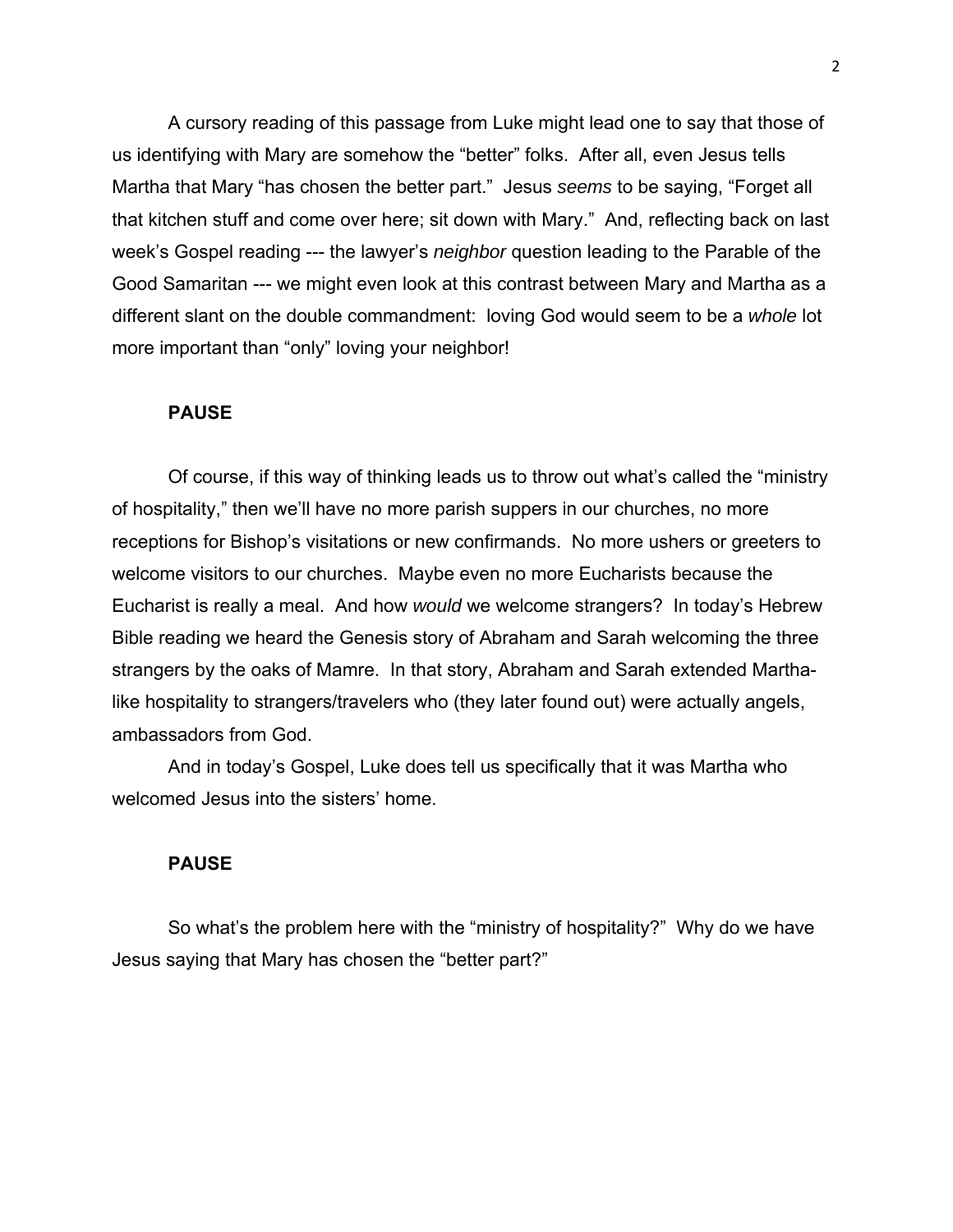Well, look for a moment at what's going on here; look at the dynamics of the situation: Luke says that Martha was DISTRACTED by her hostess work. Martha even goes so far as to try and get Jesus to play parent --- "Tell Mary to help me in the kitchen!" Hospitality **VS**. quiet listening isn't the problem – it's the distraction, the upset priorities --- **they're** really the problem.

## **PAUSE**

Indeed, hospitality is certainly necessary, even VITAL --- and not just in parish life. And not just because of the food --- how much and how it's served isn't that important. Because a little wine and a bit of unleavened bread are just fine!

No, what truly brings us together is the WORD. During Abraham and Sarah's picnic at Mamre, or around that table in Bethany, God's *word* is shared. Those traveling strangers (who we now know are actually angels) bring a critical message: God's promise to Abraham and Sarah. And at that other dinner, Jesus shares the promise of God with Mary: the lowly will be lifted up, the dead will be raised, the blind will see, and the hopeless will be given hope.

What Martha forgets is that true hospitality (any outreach activity, really) focuses on the needs of the GUESTS, and not on the preferences of the HOST. And I suspect that what Jesus (frazzled from his own busy ministry) needs most here in Bethany is some quiet sharing with these two --- forget the good china and the silver and the stuffed mushrooms that're starting to burn.

### **PAUSE**

I think, too, that once again, we're faced with that message we've surely heard before; in the end, it's not "either/or"; it's "both/and." What we really need is **balance** in our lives. **BOTH** quiet listening and prayer in the presence of Jesus, **AND** true hospitality and action. For the true hospitality and outreach of the Gospel will not allow people to starve --- physically **OR** spiritually. Or as the Jesuits like to say, we need to be *contemplatives in action*.